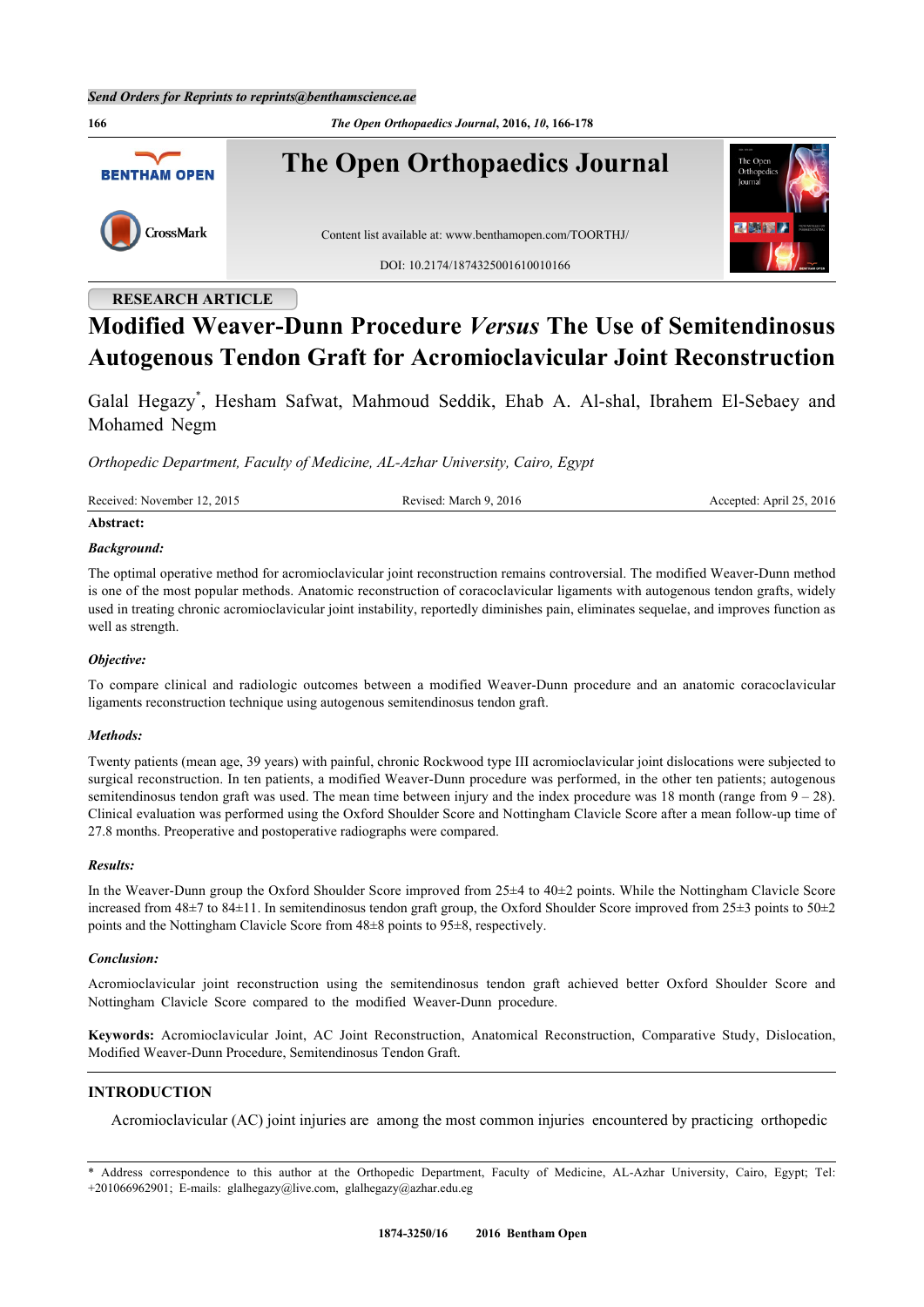surgeons. AC joint injuries can account for up to 12% of shoulder injuries [[1,](#page-9-0) [2](#page-9-1)]. These injuries typically occur in the particular demographic of males, 30 year of age or younger, and during contact sports [[3\]](#page-9-2). Tossy *et al.* [\[4](#page-9-3)] in 1963 originally described AC joint injuries as types I, II and III and Rockwood *et al.* [\[1](#page-9-0)] in 1990 further refined the classification to include types IV, V and VI. The spectrum of injuries can range from simple sprains with minimal sequelae to severe dislocations with fascial tears, AC joint or coracoclavicular (CC) ligament ruptures, resulting in major and debilitating shoulder dysfunction [[5\]](#page-10-0). While nonoperative treatment recommended for type I and II injuries, and operative treatment seems to be the accepted option for type IV and VI injuries, there remains some controversy on the management of acute type III injuries [\[6](#page-10-1)]. Beitzel *et al.* [[7](#page-10-2)] in 2013 reviewed the literature and over 150 different techniques for AC joint reduction and fixation. The optimal technique should have five components: anatomic reduction of the AC joint, repair or reconstruction of the CC ligaments, protection of the repair or reconstruction during the healing process, repair of any deltoid or trapezial fascial injury, and distal clavicular excision in patients with evidence of AC joint osteoarthritis [\[8\]](#page-10-3). Classically, the Weaver-Dunn[[9](#page-10-4)] (WD), modified Dewar[[10\]](#page-10-5), Cadenat [\[11\]](#page-10-6), and Bosworth [[12\]](#page-10-7) procedures have been used all with varying results. Each of these procedures provides different approach to fixation and/or reconstruction of the AC joint and the CC ligaments. Of these, The WD procedure involved excision of the distal end of the clavicle and transferring of coracoacromial (CA) ligament to the distal end of the clavicle, using the ligament as a substitute for the ruptured CC ligament [[9\]](#page-10-4). This and other nonanatomic procedures have somewhat fallen out of favor because of poorer results in long term follow-up studies [[13](#page-10-8)]. The WD procedure has been studied extensively, demonstrating up to a 30% failure rate and only approximately 25% biomechanical strength when compared to intact CC ligaments [\[14,](#page-10-9) [15](#page-10-10)]. Many publications exist which describe modifications to original WD procedure [[16](#page-10-11) - [23](#page-10-12)]. The Modified WD method involved excision of the distal end of the clavicle and transferring of the CA ligament to the distal end of the clavicle, using the ligament as a substitute for the ruptured CC ligament with augmentation of the transposed CA ligament by either cerclage wires, [[24](#page-10-13)] screw fixation, [[12](#page-10-7)] autogenous fascia lata graft, [\[25](#page-10-14)] or synthetics such as GORE-TEX, [\[26\]](#page-10-15) Dacron, [\[27\]](#page-11-0) carbon fibers, [[28\]](#page-11-1) and braided polyester [\[29](#page-11-2)]. Recently the modified WD procedure was compared with synthetic ligament and Graft Ropet (Arthrex, Naples, FL) reconstruction in both clinical and biomechanical studies revealing inferior results [[30](#page-11-3), [31\]](#page-11-4). It seems that while most nonanatomic techniques were able to restore vertical stability at the AC joint they still were significantly lacking in anteroposterior anatomic reconstruction of the CC ligaments [[8](#page-10-3)]. In recent years, biomechanical studies focusing on an anatomic reconstruction of the CC ligament complex using tendon grafts have been reported. The structural properties of the normal CC ligament complex were tested and compared to various reconstructive techniques [\[32](#page-11-5) - [35](#page-11-6)]. Costic *et al.* [\[36](#page-11-7)] 2004 compared the structural properties of the semitendinosus tendon (ST) graft as an anatomic reconstruction to the intact CC ligament complex. The authors concluded that with this graft, the course of the ligaments can be imitated, providing stability to the clavicle that is very close to that provided by the intact ligaments, with the added advantage of autogenous tissue. From a biomechanical point of view, an anatomic reconstruction using a free tendon graft and imitating the 2-bundle course of the CC ligament complex provides improved stability as compared with AC joint stabilization using a WD procedure [[14,](#page-10-9) [37](#page-11-8)]. The anatomic CC reconstruction was shown to confer significantly less anterior and posterior translation than the modified WD procedure, which revealed greater laxity in comparison with the intact state. The authors suggested that with this anatomic reconstruction technique, recurrent subluxation and dislocation can be eliminated, decreasing the incidence of postoperative pain secondary to residual anterior-posterior instability and compromised clinical outcomes that have been observed with the modified WD procedure [\[14\]](#page-10-9). The purpose of this prospective clinical study is to make a comparison of clinical and radiologic outcomes between a modified WD procedure and an anatomic CC reconstruction technique using autogenous ST graft.

### **MATERIALS AND METHODS**

### **Patients**

Twenty patients (17 male and three females) with an average age 39 years (range from 21 to 60) underwent surgical reconstruction of painful, chronic complete AC joint dislocation. Indications for surgical treatment and thus inclusion criteria for this study were (1) failed primary nonoperative treatment of complete AC joint dislocation according to the classification of Rockwood type III (2) persistent disability and impairment for at least six months after primary treatment; and (3) written consent of patient without any general contraindication against surgery. Patients with cervical spine disorders, rheumatoid arthritis, or previous surgery of the shoulder joint were excluded from this study. The first ten patients were operated on using a modified WD procedure (WD group) and ten patients subsequently had autogenous ST graft for CC ligament reconstruction (ST group). Gender, age at the time of surgery, injury mechanism, affected side and hand dominance shown in Table **[1](#page-2-0)**. The mean time between injury and the index procedure was 18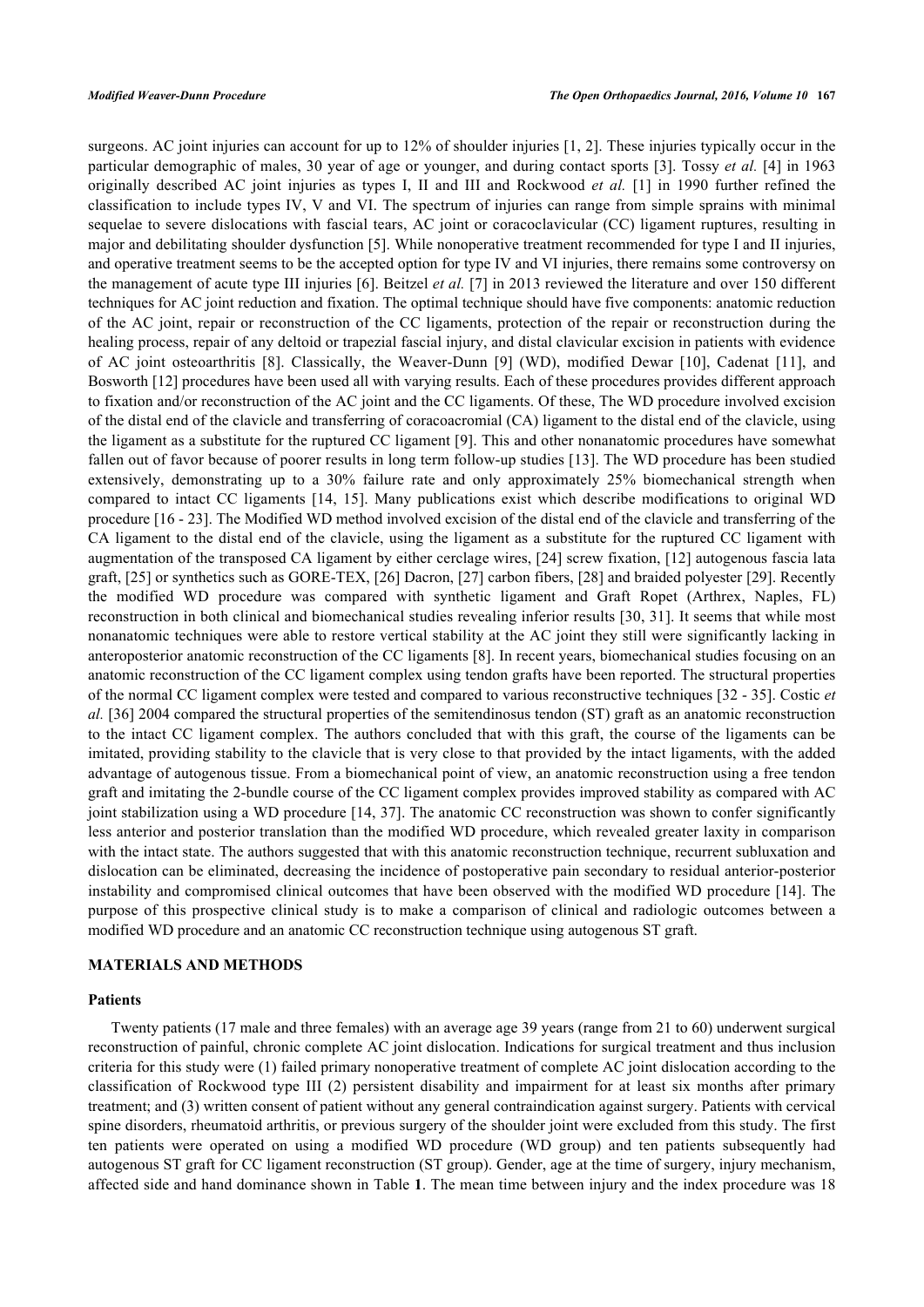month (range from  $9 - 28$ ). There were no statistically significant differences between the two groups regarding age, gender, primary treatment, level of activity, or time of follow-up.

<span id="page-2-0"></span>

|                 |   |    | Gender Age Mechanism of Injury Affected Side Dominant Hand |           |                          | Time from Injury to<br><b>Surgery (months)</b> | <b>Reconstruction Procedure</b> | <b>Follow</b> up<br>(months) |
|-----------------|---|----|------------------------------------------------------------|-----------|--------------------------|------------------------------------------------|---------------------------------|------------------------------|
| -1              | M | 34 | <b>RTA</b>                                                 | LT.       | $^{+}$                   | 21                                             | <b>WD</b>                       | 24                           |
| 2               | M | 21 | <b>RTA</b>                                                 | <b>RT</b> | $^{+}$                   | 14                                             | <b>WD</b>                       | 26                           |
| $\overline{3}$  | M | 54 | <b>RTA</b>                                                 | <b>RT</b> | $^{+}$                   | 28                                             | <b>WD</b>                       | 32                           |
| $\overline{4}$  | M | 43 | <b>FALL</b>                                                | RT        | $^{+}$                   | 18                                             | <b>WD</b>                       | 25                           |
| 5               | F | 23 | <b>RTA</b>                                                 | LT        | $\overline{\phantom{a}}$ | 24                                             | <b>WD</b>                       | 31                           |
| 6               | M | 45 | <b>RTA</b>                                                 | RT        | $^{+}$                   | 19                                             | <b>WD</b>                       | 24                           |
| $7\phantom{.0}$ | M | 39 | <b>FALL</b>                                                | RT        | $^{+}$                   | 9                                              | <b>WD</b>                       | 30                           |
| 8               | M | 29 | <b>RTA</b>                                                 | LT        | $\overline{a}$           | 14                                             | <b>WD</b>                       | 28                           |
| 9               | M | 60 | <b>FALL</b>                                                | LT        | $^{+}$                   | 9                                              | <b>WD</b>                       | 28                           |
| 10              | M | 55 | FALL                                                       | RT        | $^{+}$                   | 26                                             | <b>WD</b>                       | 31                           |
| <sup>11</sup>   | M | 48 | <b>FALL</b>                                                | RT        | $^{+}$                   | 21                                             | <b>ST</b>                       | 32                           |
| 12              | F | 27 | <b>RTA</b>                                                 | RT        | $^{+}$                   | 27                                             | <b>ST</b>                       | 29                           |
| 13              | M | 30 | <b>RTA</b>                                                 | <b>RT</b> | $^{+}$                   | 15                                             | <b>ST</b>                       | 27                           |
| 14              | M | 26 | <b>RTA</b>                                                 | <b>RT</b> | $^{+}$                   | 10                                             | <b>ST</b>                       | 24                           |
| 15              | M | 38 | <b>RTA</b>                                                 | LT        | $^{+}$                   | 12                                             | <b>ST</b>                       | 30                           |
| 16              | M | 34 | <b>RTA</b>                                                 | RT        | $^{+}$                   | 19                                             | ${\rm ST}$                      | 26                           |
| 17              | M | 36 | <b>RTA</b>                                                 | <b>RT</b> | $^{+}$                   | 13                                             | <b>ST</b>                       | 25                           |
| 18              | F | 46 | <b>RTA</b>                                                 | <b>RT</b> | $\overline{\phantom{a}}$ | 17                                             | <b>ST</b>                       | 29                           |
| 19              | M | 38 | <b>RTA</b>                                                 | RT        | $^{+}$                   | 23                                             | <b>ST</b>                       | 31                           |
| 20              | M | 56 | <b>FALL</b>                                                | LT        |                          | 25                                             | <b>ST</b>                       | 24                           |

**Abbreviations:** M =Male, F = Female, RTA = Road Traffic Accident, RT = Right, LT = Left, WD = Weaver-Dunn, ST = semitendinosus tendon

### **Surgical Technique of Modified WD Procedure**

The surgical technique was the WD procedure as described in 1972 [\[9](#page-10-4)] and slightly modified by Shoji *et al.* [[38\]](#page-11-9) in 1986. The procedure was performed with the patient in the beach-chair position under general anesthesia (Fig. **[1](#page-2-1)**).

<span id="page-2-1"></span>

Fig. (1). The beach-chair position.

<span id="page-2-2"></span>The AC joint with lateral end of the clavicle and the coracoid process were exposed after subperiosteal detachment of the deltotrapezial fascia using an anterior approach, which was a saber incision in line from the clavicle to the coracoid process (Fig. **[2](#page-2-2)**).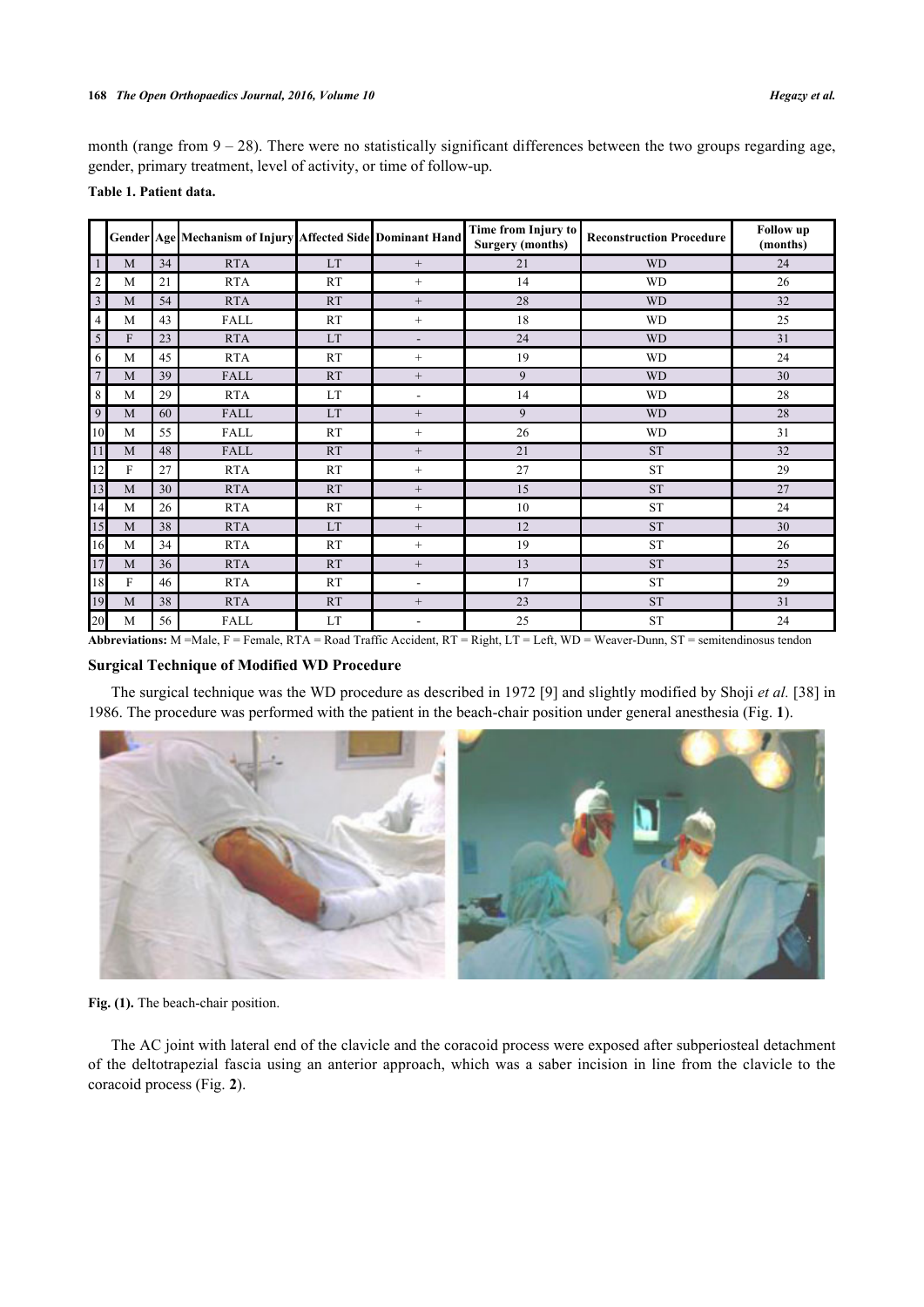

**Fig. (2).** Deltoid elevation, coracoid and coracoclavicular ligament exploration.

The CA ligament was detached from the undersurface of the acromion with a small piece of bone. Resection of 10 mm of the lateral end of the clavicle was measured by a ruler just lateral to the attachment site of the trapezoid component of CC ligament (Fig. **[3](#page-3-0)**).

<span id="page-3-0"></span>

Fig. (3). CA ligament dissection and separation from its acromial insertion using Gigli saw.

<span id="page-3-1"></span>The AC joint reduced manually through upward displacement of the scapulohumeral complex by an assistant and a large point-of-reduction forceps placed on the coracoid and clavicle in order to aid in and ensure proper reduction of the AC joint (with great care to avoid medial displacement of the reduction forceps to protect the musculocutalleous nerve). The reduction maintained by a CC non-absorbable polyprolene braided suture sling passed under the coracoid process using a curved suture passer placed from medial to lateral under the coracoid to retrieve the suture and pull it around the coracoid. The sutures then passed through two drill holes (one for each end of the suture) in the clavicle and tied over it. Also the polyprolene sutures protect the CA ligament from detachment or dislodgment during the healing period (Fig. **[4](#page-3-1)**). The medullary canal of the lateral clavicle was prepared with a bur, allowing the bony end of the CA ligament to be inserted into the canal. This was performed by means of sutures placed through drill holes 5 mm medially from the end of the clavicle. To control correct reduction of the AC joint, we routinely used an image intensifier during surgery. Only after anatomic AC joint reduction was the graft sutured and fixed.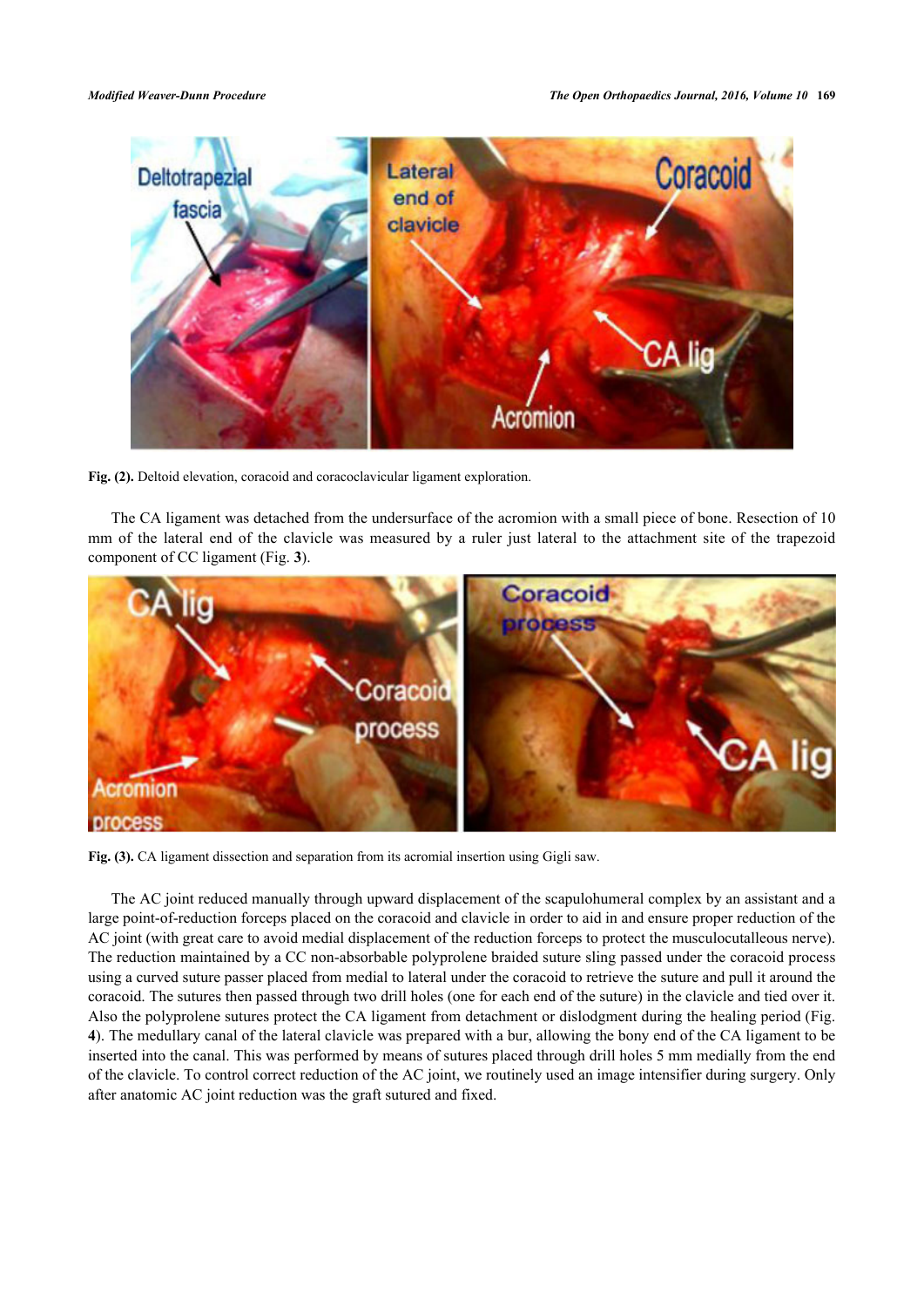

**Fig. (4).** Rapping of polyprolene suture around the coracoid and passing through two holes in the clavicle.

### **Surgical Technique of ST Graft**

The Setup and surgical approach were identical to the WD group. In addition, the knee of the same side was draped and prepared for harvesting the ST tendon. Tendon harvesting was performed before AC joint exposure through a vertical incision (5 cm) over the pes anserinus area opposite the tibial tubercle, midway between the tubercle and the posterior edge of the tibia, the ST tendon was identified and harvested by a tendon stripper then the wound was closed in layers. The free ends of ST tendon sutured with No.2 Fiberwire sutures in a Krakow fashion. The AC joint and distal clavicle was exposed by detaching the origin of the deltoid muscle and the insertion of the trapezius muscle. The coracoid process was exposed by excising the scar tissue, remnants of CC ligaments and fat pad in the region of the CC ligaments. Aggressive medial dissection around the coracoid process avoided to protect the musculocutaneous nerve. There were three patients with a visible osteoarthritis existed in the AC joint, so a 10 mm of the distal clavicle was resected with an oscillating saw. At the insertion sites of the CC ligaments in the clavicle were drilled conoid and trapezoid tunnels. Conoid tunnel created approximately 45 mm medial to distal clavicle (35 mm if 10 mm of distal clavicle has been excised). The footprint of the conoid is posterior on the clavicle, thus the bone tunnel placed as posterior as possible. A cannulated reamer guide pin is placed at a 45 degrees posterior-to-anterior oblique angle. A bone tunnel is created with the appropriately sized reamer (5.5 or 6 mm depending on graft thickness). Trapezoid tunnel created approximately 30 mm medial to the distal clavicle (20 mm if 10 mm of the distal clavicle has been resected). The footprint of the trapezoid is more anterior than that of the conoid, thus the bone tunnel placed in the center of the clavicle. A cannulated reamer guide pin is placed prior to reaming. The bone tunnel is reamed with the appropriately sized reamer (5.5 or 6 mm depending on graft thickness) (Fig. **[5](#page-4-0)**).

<span id="page-4-0"></span>

**Fig. (5).** Tunneling of the clavicle.

<span id="page-4-1"></span>The prepared tendon looped under the coracoid process from lateral to medial using a curved suture passer placed medial to lateral under the coracoid to retrieve the suture in the ST tendon graft and pull it around the coracoid (Fig. **[6](#page-4-1)**).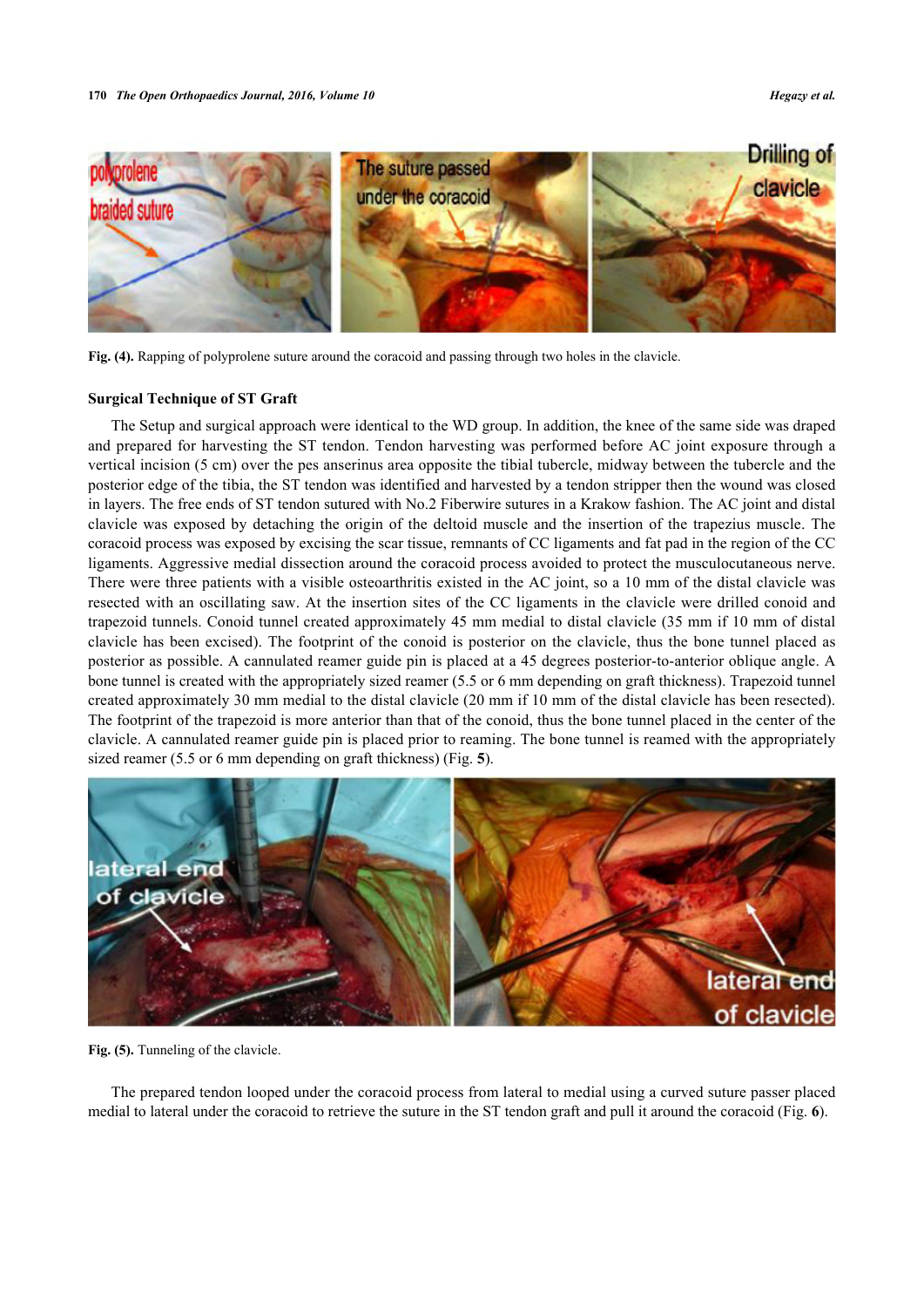

Fig. (6). Tunneling of the clavicle.

After the AC joint was reduced manually by the same technique as WD group, one limb of the graft passed through the conoid tunnel to re-create the conoid ligament. As the grafts passed, a guide wire inserted through the tunnel as well, and is fed through the cannulated process of the screw and driver. A 5.5 x 8 mm PEEK interference screw placed into conoid tunnel after ensuring tightness of the graft in the tunnel. Then other limb of the graft passed through the trapezoid tunnel to re-create the trapezoid ligament. The second screw is placed into the bone tunnel after the guide wire had been passed through the screw and driver. The free end of the ST tendon directed laterally to the medial aspect of the acromion to augment the AC ligaments with the remaining part of the tendon graft in seven patients who the lateral end of the clavicle was intact without bone resection. The free graft end attached laterally to the medial end of the acromion through drill holes using polyprolene sutures to strengthen the superior AC ligament. Finally, the deltotrapezial fascia is repaired securely with interrupted non-absorbable sutures and the subcutaneous tissue and skin were closed in layers. The postoperative management did not differ between surgical techniques. The shoulder was immobilized in a sling for four weeks. After this time, range of motion was restricted to 90° for another eight weeks. Free range of motion was allowed three months after surgery. Radiologic controls were performed in four weeks intervals. A single observer reviewed all 20 patients, both clinically and radiographically. The mean follow-up time was 27.8 months (range from 24 to 32 months). Preoperative and post-operative clinical assessment consisted of a structured interview, a detailed physical examination, and evaluation using Oxford Shoulder Score [[41\]](#page-11-10) and Nottingham Clavicle Score [[42\]](#page-11-11). Active abduction, flexion, and external rotation were measured in degrees. Internal rotation was graded according to the posterior spinal level the thumb was able to reach. Finally, patients were asked their overall satisfaction with the postoperative result on a visual analog scale (VAS). We used the simplest VAS which is a straight horizontal line of fixed length (100 mm). The ends are defined as the extreme limits of the parameter to be measured (pain) orientated from the left (best) to the right (worst). Using a ruler, the score is determined by measuring the distance (mm) on the 10-cm line between the "no pain" anchor and the patient's mark, providing a range of scores from 0–100. A higher score indicates greater pain intensity. According to the distribution of pain VAS scores, no pain (0–4 mm), mild pain (5-44 mm), moderate pain (45–74 mm), and severe pain (75–100 mm) (11). In addition, all patients from the ST group were asked at follow-up about complaints such as pain, weakness, or hyperesthesia in the donor knee. The radiologic examination consisted of anteroposterior AC joint and axillary shoulder radiographs for each shoulder, as well as bilateral stress radiographs with a 10-kg weight suspended from each arm with wrist straps [[39,](#page-11-12) [40](#page-11-13)]. The degree of displacement of the AC joint was evaluated measuring the CC distance on the anteroposterior view for vertical displacement and assessing the horizontal displacement on the axillary view.

### **Statistical Analysis**

The paired *t* test was used to determine if there was a significant difference between preoperative and postoperative Oxford Shoulder Score [[41\]](#page-11-10) and Nottingham Clavicle Score [[42\]](#page-11-11). A 2-sample *t* test was used to determine if there was a significant difference between the WD and the ST groups. Results were confirmed using a 2-sample Wilcoxon rank sum test. A *P* value of less than .05 was considered statistically significant.

# **RESULTS**

### **Clinical Outcome**

In the WD group, the Oxford Shoulder Score improved from  $25\pm 4$  points preoperatively to  $42\pm 2$  points postoperatively. The Nottingham Clavicle Score increased from 48±7 points before surgery to 84±11 at follow-up. The visual analog scale improved from  $48\pm10$  mm to  $10\pm3$  mm. At follow-up, the average abduction was  $174^\circ \pm 4^\circ$ , flexion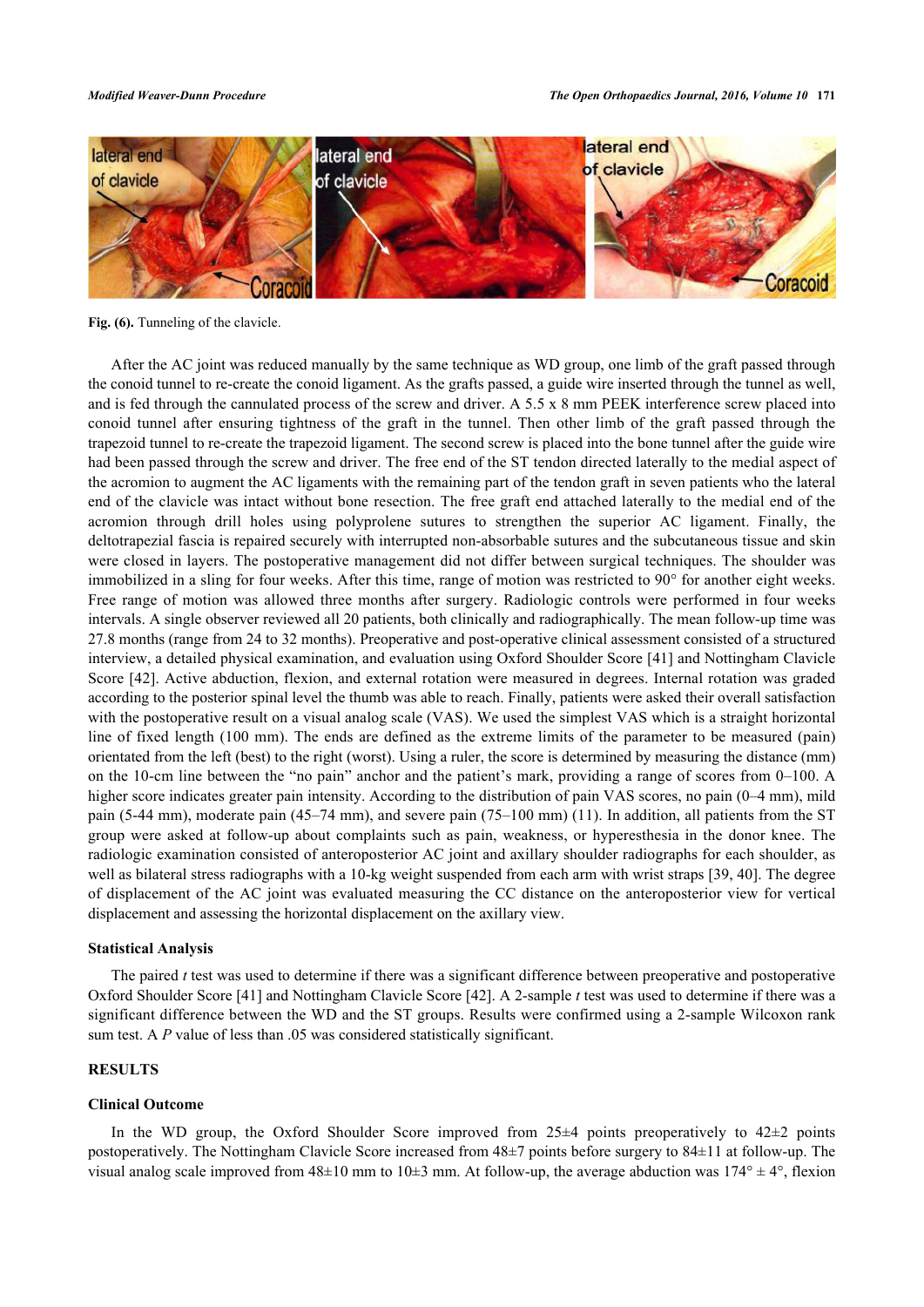$171^\circ \pm 7^\circ$ , and external rotation  $56^\circ \pm 9^\circ$ . In the ST group, the Oxford Shoulder Score improved from 25 $\pm$ 3 points to 50 $\pm$ 2 points and the Nottingham Clavicle Score from  $48\pm 8$  points to 95 $\pm$ 8, respectively. The visual analog scale improved from 49 $\pm$ 3 to 4 $\pm$ 2 mm. At follow-up, the average abduction was  $178^\circ \pm 2^\circ$ , flexion  $179^\circ \pm 3^\circ$ , and external rotation  $66^\circ \pm 6^\circ$ . Preoperative and postoperative differences in the Oxford Shoulder Score and the Nottingham Clavicle Score were statistically significant  $(P< .001)$  for both surgical techniques. Comparison between the WD and ST groups showed a significantly better outcome in terms of both outcome surveys and subjective satisfaction (*P*< .001), in favor of the ST group Table **[2.](#page-6-0)**

| Patient No.             | <b>OSS Preop.</b> | <b>OSS Postop.</b> | <b>NCS Preop.</b> | <b>NCS Postop.</b> | VAS Preop. mm | <b>VAS Postop mm</b> |
|-------------------------|-------------------|--------------------|-------------------|--------------------|---------------|----------------------|
| $\mathbf{1}$            | 28                | 42                 | 64                | 93                 | 38            | 8                    |
| $\mathbf{2}$            | 26                | 41                 | 55                | 83                 | 43            | 12                   |
| $\mathbf{3}$            | 23                | 40                 | 48                | 90                 | 55            | 11                   |
| $\overline{\mathbf{4}}$ | 29                | 42                 | 65                | 94                 | 47            | 9                    |
| $5\overline{)}$         | 27                | 42                 | 60                | 85                 | 39            | 10                   |
| 6                       | 22                | 38                 | 41                | 62                 | 54            | 14                   |
| $7\overline{ }$         | 27                | 39                 | 54                | 84                 | 48            | 11                   |
| 8                       | 28                | 40                 | 56                | 90                 | 51            | 10                   |
| $\boldsymbol{9}$        | 25                | 38                 | 51                | 86                 | 57            | 12                   |
| 10                      | 23                | 39                 | 45                | 80                 | 51            | 10                   |
| 11                      | 22                | 48                 | 40                | 83                 | 56            | 6                    |
| 12                      | 24                | 50                 | 49                | 90                 | 49            | 5                    |
| 13                      | 26                | 51                 | 52                | 100                | 51            | $\overline{2}$       |
| 14                      | 24                | 49                 | 43                | 95                 | 50            | 3                    |
| 15                      | 27                | 51                 | 46                | 102                | 49            | $\overline{4}$       |
| 16                      | 29                | 52                 | 56                | 103                | 48            | $\overline{c}$       |
| 17                      | 23                | 50                 | 45                | 89                 | 48            | 5                    |
| 18                      | 24                | 51                 | 48                | 96                 | 49            | 3                    |
| 19                      | 28                | 52                 | 53                | 103                | 48            | 3                    |
| 20                      | 25                | 49                 | 50                | 95                 | 49            | $\overline{4}$       |

<span id="page-6-0"></span>**Table 2. Pre-operative and post-operative clinical results.**

**Abbreviations:** No=Number, OSS=Oxford Shoulder Score, NCS=Nottingham Clavicle Score, Preop=Pre-operative, Postop=Post-operative, VAS=Visual Analogue Scale, mm=millimeters.

### **Radiologic Outcome**

In the WD group, the mean CC distance was  $13.3 \pm 3$  mm. With  $10\text{-kg}-$ weight stress loading, this distance increased to  $15.9 \pm 4$  mm, compared with  $11.1 \pm 2$  mm on the non injured side (Figs. **[7a](#page-6-1)** and **[7b](#page-6-1)**). In the ST group, the mean CC distance was  $11.7 \pm 3$  mm. In the stress view, a distance increase to  $12.1 \pm 3$  mm was observed, compared with  $10.8 \pm 2$  mm on the unaffected side (Figs. **[8a](#page-7-0)** and **[8b](#page-7-0)**). No statistically significant correlation was observed between the clinical scores and the CC distance (*P*> .05). A significant correlation existed between the clinical scores and the amount of the displacement under stress loading (*P*< .05). The more displacement that occurred under stress, the lower was the clinical score. When the postoperative CC distances between the WD and ST groups were compared, a statistically significant difference existed during stress loading, when compared with the uninjured side (*P*= .037).

<span id="page-6-1"></span>

a) Pre-operative radiography of male patient 38 y old shows right ACJ dislocation with increased coracoclavicular distance in RT shoulder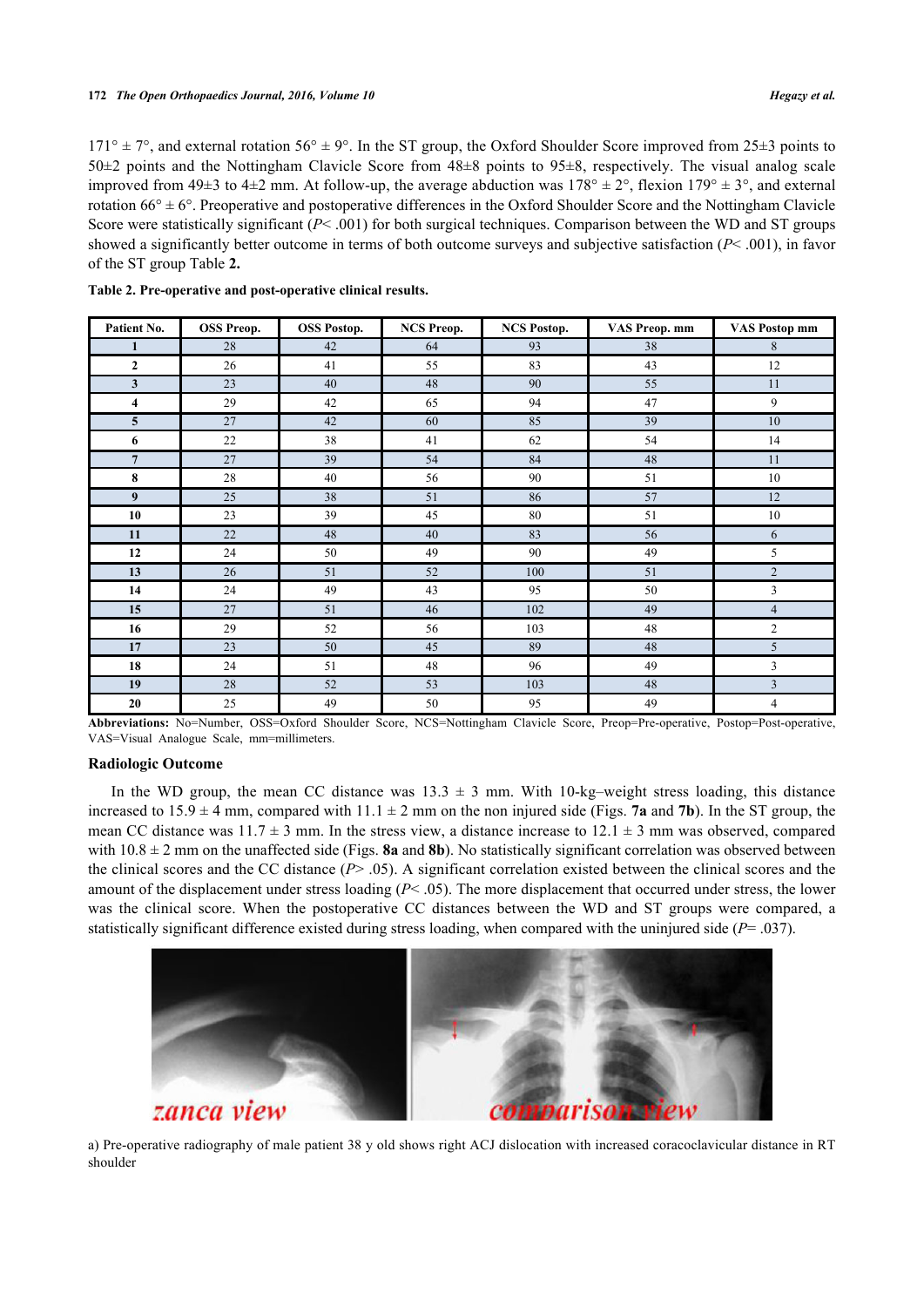

b) 4 weeks Post-operative radiographs show equal coracoclavicular distance and reduced ACJ after modified Weaver-Dunn procedure on right AC joint

Fig. (7). Preoperative and postoperative radiography for WD procedure.

<span id="page-7-0"></span>

a) Pre-operative Zanca view and comparison AP view of male patient 32 y old show AC joint dislocation on RT side with increased coracoclavicular distance in comparison to contralateral normal side



b) Six months Post operative radiographs (comparison AP view, Zanca view and axillary view) of the same patient show reduction of ACJ dislocation and reduced coracoclavicular distance to normal level in comparison to contralateral normal side

**Fig. (8).** Preoperative and postoperative radiography for ST graft reconstruction.

### **Complications**

Three patients in the WD group had failure within six months treated with ST tendon graft reconstruction. No failures were recorded in the semitendinosus tendon graft group. Superficial infection occurred in three patients in the WD group and four patients in the ST group; all were successfully treated with antibiotics. No serious complications in the donor knee could be observed, with only a mild hyperesthesia of the infrapatellar branch of the saphenous nerve in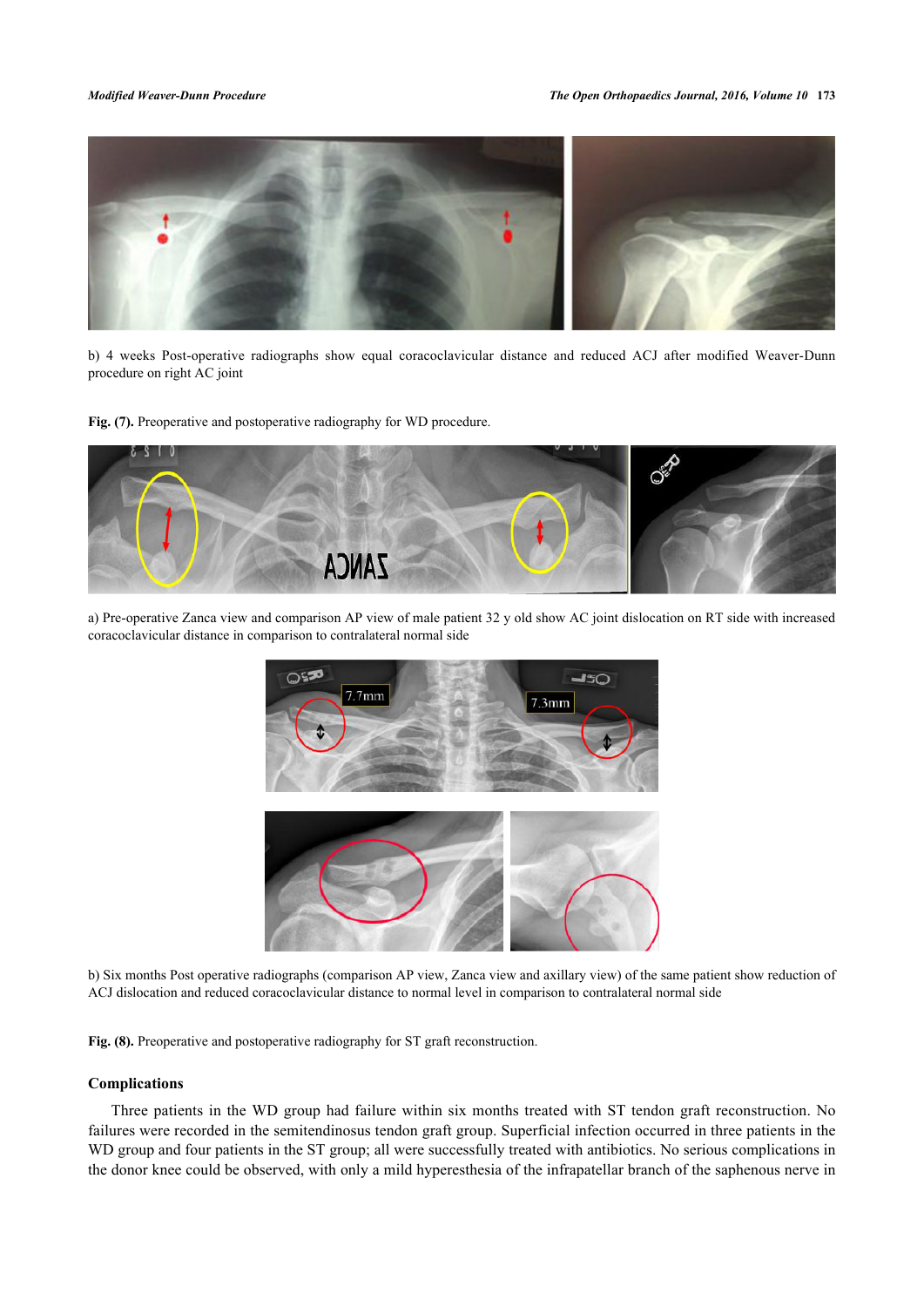one patient.

### **DISCUSSION**

The surgical treatment of symptomatic chronic dislocations of the AC joint included two main pathways [[24](#page-10-13)]. In patients with incomplete injury, Rockwood types I and II, the usual procedure has been resection arthroplasty of the distal end of the clavicle, as described by Mumford [\[43](#page-11-14)]. In cases with complete AC joint dislocation, Rockwood types III through V, resulting in deficiency of the CC ligament complex, AC joint stabilization was performed, addressing the reconstruction of the CC ligaments. In this context, a widely used and frequently favored surgical technique was the transfer of the CA ligament from the acromion to the lateral end of the distal clavicle, which was used for the treatment of acute injuries as well, including its various technical modifications[[37](#page-11-8)]. Excision of the distal clavicle with a coracoid based transfer of the CA ligament is a popular technique, but it has its drawbacks: a tendency to displace the clavicle anteriorly [[27\]](#page-11-0) and (often) recurrent deformity [[44\]](#page-11-15). The CA ligament may be biomechanically insufficient in terms of strength and stiffness as a replacement for an injured CC ligament [[45](#page-11-16)]. Deshmukh *et al.* [\[32](#page-11-5)] in 2004 showed that anteroposterior laxity of the AC joint was significantly  $(P< 0.01)$  greater after a WD reconstruction than in the native state, which may account for the high rate of loss of reduction after a CC reconstruction *via* a CA ligament transfer. Therefore, many have recommended augmentation procedures to protect the transferred CA ligament. Modifications of the WD procedure have achieved good outcome for acute and chronic AC joint dislocations [[28](#page-11-1) - [31\]](#page-11-4). A biomechanical studies concluded that the CA ligament has only 30% of the strength and 10% of the stiffness of the intact ligaments, and failures occur mainly at the suture that attaches the transferred CA ligament [\[35,](#page-11-6) [36](#page-11-7)]. The mean laxity after reconstruction was 42 mm in an anteroposterior plane and 14 mm vertically, compared with 8 mm and 3 mm, respectively, in intact ligaments. Tauber *et al.* [[45\]](#page-11-16) in 2009 concluded that the anatomic properties of the CA ligament result in an anterior and slightly inferior subluxation of the distal end of the clavicle when coracoacromial ligament transfer is performed. The entire weight of the upper extremity pulls at the distal end of the clavicle with an accordingly nonanatomic longer lever arm, whereas suspension of the coracoid to the clavicle in the anatomic reconstruction results in a shorter lever arm with less muscle fatigue at the shoulder girdle [\[45\]](#page-11-16). In 1976, Zaricznyj [[46\]](#page-11-17) reported using the extensor tendon of the fifth toe as a free tendon autograft. He reconstructed the AC joint and CC ligaments but did not reproduce the anatomical configuration of both limbs of the CC ligament; he augmented this repair with Kirschner wires across the AC joint. In 2001, Jones *et al.* [[47](#page-12-0)] first described use of autogenous ST tendon as a free graft for reconstructing the CC ligament. They did not reconstruct the AC joint ligaments or attempt to restore the anatomical configuration of the trapezoid and conoid ligaments. They augmented their reconstruction with suture CC stabilization techniques. In 2003, Lee *et al.* [\[48](#page-12-1)] biomechanically compared the strength and stiffness of the native CC ligament with that of reconstructions with CA ligament or free tendon grafts (semitendinosus, gracilis, or long-toe extensor tendons). They reported that all tendon grafts had strengths equivalent to the native CC ligament strength, and all were significantly stronger (*P*< .05) than the CA ligament reconstruction [[48](#page-12-1)]. Debski *et al.* [\[49](#page-12-2)] in 2001 showed that the trapezoid and conoid ligaments act separately to stabilize the AC joint and recommended that the conoid and trapezoid ligaments not be treated as a single structure during reconstruction. Other studies have suggested that all AC joint soft tissues function synergistically to provide AC joint stability and should participate in the healing process for maximum stability [\[35](#page-11-6) - [37](#page-11-8)]. Biomechanical studies have shown that, compared with other constructs, the semitendinosus tendon has clinically insignificant (<3 mm) permanent elongation after cyclic loading, and a stiffness that more closely approximates the stiffness of the intact CC ligament [[31](#page-11-4) - [34,](#page-11-18) [37](#page-11-8)]. On the basis of the clinical and biomechanical success of this tendon in anatomical reconstructions [[34,](#page-11-18) [35](#page-11-6), [37](#page-11-8)]. Mazzocca and colleagues [[14\]](#page-10-9) used a ST autograft to reconstruct the anatomical configurations of the trapezoid and conoid ligaments, as well as the AC ligaments, without use of supplemental CC or AC stabilization. Compared with the previously described techniques, autogenous free graft reconstruction has numerous advantages. First, the ST tendon is easy to harvest[[14](#page-10-9)] and biomechanically strong (favorable comparison with reported strength of intact CC ligament) [\[32](#page-11-5), [34,](#page-11-18) [37\]](#page-11-8). Second, the strength of this graft obviates the need for augmentation with nonbiological devices [[45\]](#page-11-16). Such devices are the source of many complications such as foreign body tissue reaction, need for hardware removal and lack the remodeling capacity of autologous grafts [\[45](#page-11-16), [47](#page-12-0)]. Third, the strength of this graft also decreases the risk for premature failure, theoretically promoting earlier postoperative range of motion and rehabilitation, resulting in less shoulder stiffness, and facilitating earlier return to sports [[48\]](#page-12-1). Fourth, the biological nature of these grafts allows healing and thereby increases the likelihood of long term stability. Fifth, there are no reports of long term functional morbidity from such graft harvest [[45\]](#page-11-16). Sixth, these grafts are long enough to allow anatomical reconstruction that duplicates the origins and insertions of the trapezoid and conoid ligaments and that reinforces the ruptured AC ligaments [[48\]](#page-12-1). In our comparative study the rate of complications was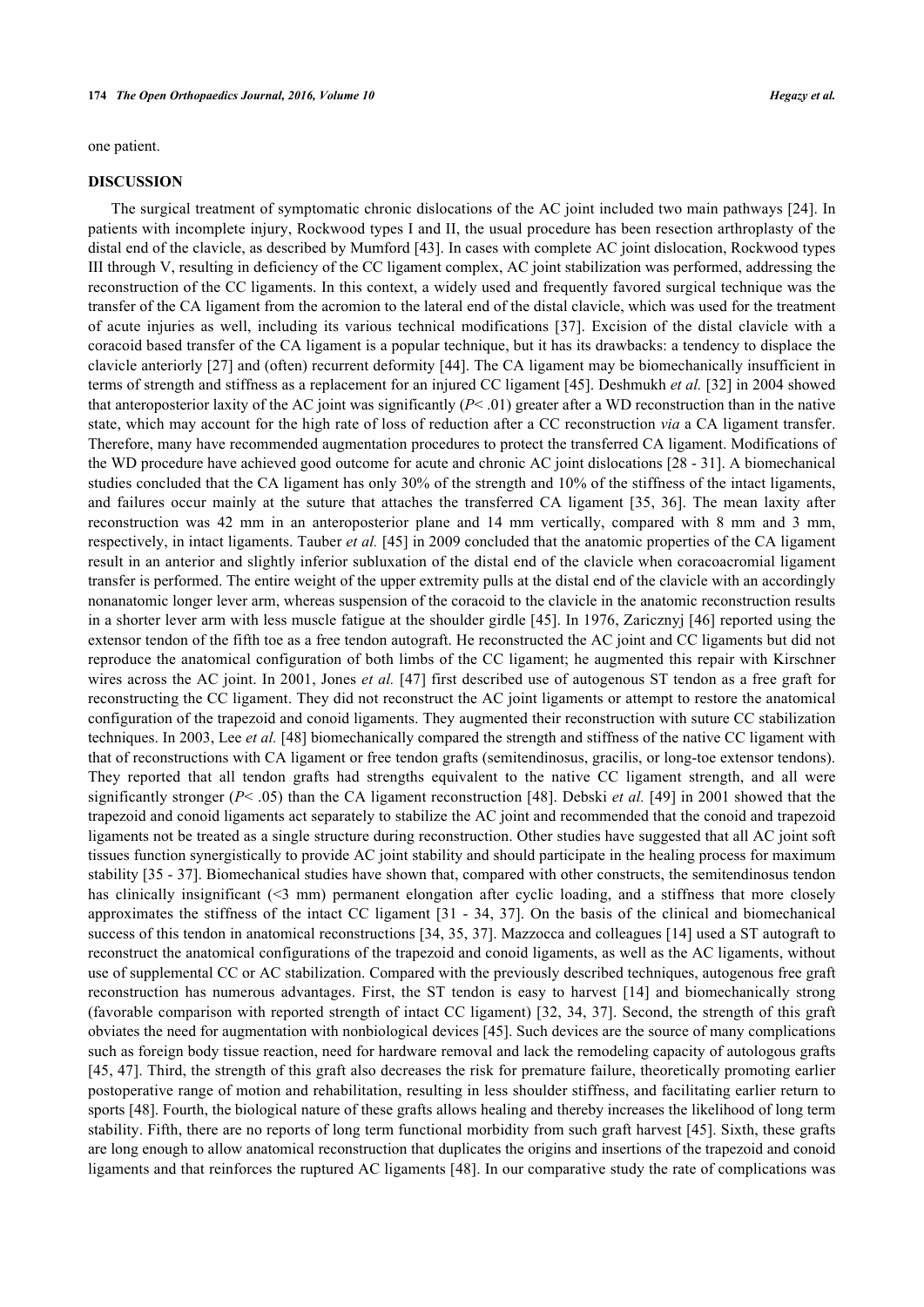high in patients with modified WD procedures, there were three of ten patients had failure in the reconstruction within the first six months post-operative in contrast to ST group there was no patient had failure in the reconstruction.

# **CONCLUSION**

The optimal operative method for treatment of chronic AC joint dislocation Rockwood types III remains controversial. The surgery was indicated in patients who failed non-operative treatment and had symptoms affecting activities of daily living. The modified WD method is one of the most popular methods in treating chronic AC joint dislocation, but it has its drawbacks and the CA ligament may be biomechanically insufficient in terms of strength and stiffness as a replacement for CC ligament. Using of ST graft for anatomical reconstruction of CC ligament in chronic AC joint dislocation, providing stability to the clavicle that is very close to that provided by the intact ligaments, with the added advantage of autogenous tissue. AC joint reconstruction using the semitendinosus tendon graft achieved better Oxford Shoulder Score and Nottingham Clavicle Score compared to the modified Weaver-Dunn procedure.

# **LIST OF ABBREVIATIONS**

| AC          | $=$ | Acromioclavicular           |
|-------------|-----|-----------------------------|
| <b>CA</b>   | =   | Coracoacromial              |
| $_{\rm CC}$ | $=$ | Coracoclavicular            |
| Кg          | $=$ | Kilogram                    |
| MHO         | $=$ | Michigan Hand Questionnaire |
| mm          | $=$ | Millimeter                  |
| <b>ST</b>   | $=$ | Semitendinosus Tendon       |
| <b>VAS</b>  | $=$ | Visual Analog Scale         |
| WD          | =   | Weaver-Dunn                 |

### **INSTITUTIONAL REVIEW BOARD STATEMENT**

The study was reviewed and approved by the Faculty of Medicine – Al-Azhar University Institutional Review Board.

# **STATEMENT OF INFORMED CONSENT**

All study participants provided informed written consent prior to study enrollment.

### **STATEMENT OF HUMAN RIGHTS**

All procedures followed were in accordance with the ethical standards of the responsible committee on human experimentation (institutional and national) and with the Helsinki Declaration of 1975, as revised in 2008. Informed consent was obtained from all patients for being included in the study.

### **CONFLICT OF INTEREST**

The authors confirm that this article content has no conflict of interest.

# **ACKNOWLEDGEMENTS**

Declare none.

### **REFERENCES**

- <span id="page-9-0"></span>[1] Rockwood CA Jr, Young DC. Disorder of the acromioclavicular joint. In: Rockwood CA, Jr, Matsen FA, III, Eds. The Shoulder. Philadelphia, PA: WB Saunders 1990; vol. 1: pp. 413-75.
- <span id="page-9-1"></span>[2] Emery R. Acromioclavicular and sternoclavicular joints. In: Copeland SA, Ed. Shoulder surgery. London: WB Saunders 1997.
- <span id="page-9-2"></span>[3] Dias JJ, Gregg PJ. Acromioclavicular joint injuries in sport. Recommendations for treatment. Sports Med 1991; 11(2): 125-32. [\[http://dx.doi.org/10.2165/00007256-199111020-00004](http://dx.doi.org/10.2165/00007256-199111020-00004)] [PMID: [2017605\]](http://www.ncbi.nlm.nih.gov/pubmed/2017605)
- <span id="page-9-3"></span>[4] Tossy JD, Mead NC, Sigmond HM. Acromioclavicular separations: useful and practical classification for treatment. Clin Orthop Relat Res 1963; 28(28): 111-9. [PMID: [5889033\]](http://www.ncbi.nlm.nih.gov/pubmed/5889033)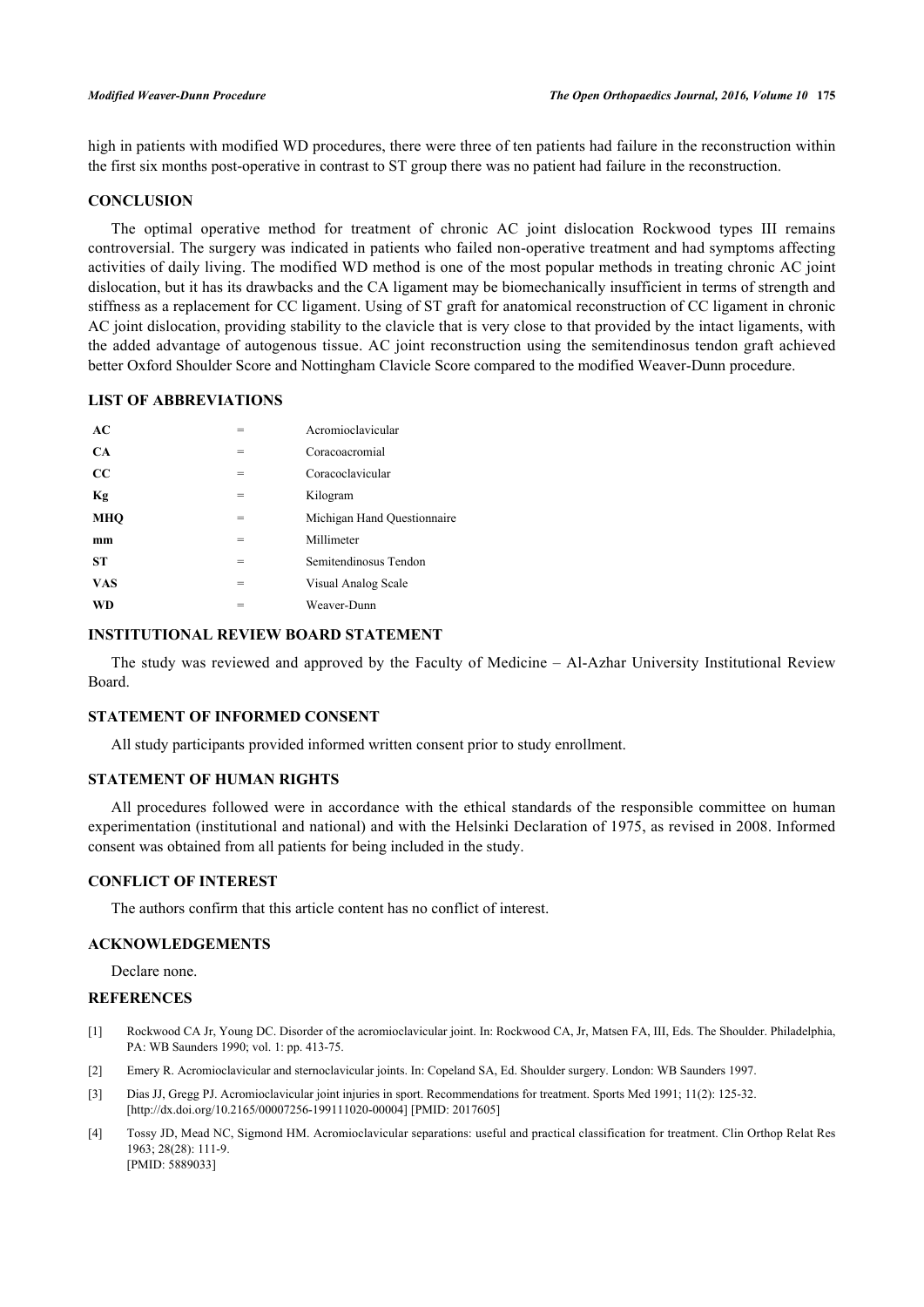### **176** *The Open Orthopaedics Journal, 2016, Volume 10 Hegazy et al.*

- <span id="page-10-0"></span>[5] Lynch TS, Saltzman MD, Ghodasra JH, Bilimoria KY, Bowen MK, Nuber GW. Acromioclavicular joint injuries in the National Football League: epidemiology and management. Am J Sports Med 2013; 41(12): 2904-8. [\[http://dx.doi.org/10.1177/0363546513504284\]](http://dx.doi.org/10.1177/0363546513504284) [PMID: [24057030](http://www.ncbi.nlm.nih.gov/pubmed/24057030)]
- <span id="page-10-1"></span>[6] Simovitch R, Sanders B, Ozbaydar M, Lavery K, Warner JJ. Acromioclavicular joint injuries: diagnosis and management. J Am Acad Orthop Surg 2009; 17(4): 207-19. [\[http://dx.doi.org/10.5435/00124635-200904000-00002](http://dx.doi.org/10.5435/00124635-200904000-00002)] [PMID: [19307670\]](http://www.ncbi.nlm.nih.gov/pubmed/19307670)
- <span id="page-10-2"></span>[7] Beitzel K, Cote MP, Apostolakos J, *et al.* Current concepts in the treatment of acromioclavicular joint dislocations. Arthroscopy 2013; 29(2): 387-97. [\[http://dx.doi.org/10.1016/j.arthro.2012.11.023](http://dx.doi.org/10.1016/j.arthro.2012.11.023)] [PMID: [23369483\]](http://www.ncbi.nlm.nih.gov/pubmed/23369483)
- <span id="page-10-3"></span>[8] Li X, Ma R, Bedi A, *et al.* Current Concepts Review: Management of acromioclavicular joint injuries. J Bone Joint Surg Am 2014; 96(A): 73-84.
- <span id="page-10-4"></span>[9] Weaver JK, Dunn HK. Treatment of acromioclavicular injuries, especially complete acromioclavicular separation. J Bone Joint Surg Am 1972; 54(6): 1187-94. [PMID: [4652050\]](http://www.ncbi.nlm.nih.gov/pubmed/4652050)
- <span id="page-10-5"></span>[10] Dewar FP, Barrington TW. The treatment of chronic acromioclavicular disruption. J Bone Joint Surg Br 1965; 47: 32-5. [PMID: [14296242\]](http://www.ncbi.nlm.nih.gov/pubmed/14296242)
- <span id="page-10-6"></span>[11] Cadenat FM. The treatment of dislocations and fractures of the outer end of the clavicle. Internet Clin 1917; 1: 145-69.
- <span id="page-10-7"></span>[12] Bosworth BM. Acromioclavicular separation: New method of repair. Surg Gynecol Obstet 1941; 73: 866-71.
- <span id="page-10-8"></span>[13] Ferris BD, Bhamra M, Paton DF. Coracoid process transfer for acromioclavicular dislocations. A report of 20 cases. Clin Orthop Relat Res 1989; (242): 184-94. [PMID: [2650947\]](http://www.ncbi.nlm.nih.gov/pubmed/2650947)
- <span id="page-10-9"></span>[14] Mazzocca AD, Santangelo SA, Johnson ST, Rios CG, Dumonski ML, Arciero RA. A biomechanical evaluation of an anatomical coracoclavicular ligament reconstruction. Am J Sports Med 2006; 34(2): 236-46. [\[http://dx.doi.org/10.1177/0363546505281795\]](http://dx.doi.org/10.1177/0363546505281795) [PMID: [16282577](http://www.ncbi.nlm.nih.gov/pubmed/16282577)]
- <span id="page-10-10"></span>[15] Weinstein DM, McCann PD, McIlveen SJ, Flatow EL, Bigliani LU. Surgical treatment of complete acromioclavicular dislocations. Am J Sports Med 1995; 23(3): 324-31. [\[http://dx.doi.org/10.1177/036354659502300313\]](http://dx.doi.org/10.1177/036354659502300313) [PMID: [7661261](http://www.ncbi.nlm.nih.gov/pubmed/7661261)]
- <span id="page-10-11"></span>[16] Adam FF, Farouk O. Surgical treatment of chronic complete acromioclavicular dislocation. Int Orthop 2004; 28(2): 119-22. [\[http://dx.doi.org/10.1007/s00264-003-0520-3\]](http://dx.doi.org/10.1007/s00264-003-0520-3) [PMID: [15224170](http://www.ncbi.nlm.nih.gov/pubmed/15224170)]
- [17] Boileau P, Old J, Gastaud O, Brassart N, Roussanne Y. All-arthroscopic Weaver-Dunn-Chuinard procedure with double-button fixation for chronic acromioclavicular joint dislocation. Arthroscopy 2010; 26(2): 149-60. [\[http://dx.doi.org/10.1016/j.arthro.2009.08.008](http://dx.doi.org/10.1016/j.arthro.2009.08.008)] [PMID: [20141978\]](http://www.ncbi.nlm.nih.gov/pubmed/20141978)
- [18] Boström WHA, von Heideken JP, Une-Larsson VE, Ekelund AL. Surgical treatment of chronic acromioclavicular dislocations: a comparative study of Weaver-Dunn augmented with PDS-braid or hook plate. J Shoulder Elbow Surg 2010; 19(7): 1040-8. [\[http://dx.doi.org/10.1016/j.jse.2010.02.006\]](http://dx.doi.org/10.1016/j.jse.2010.02.006) [PMID: [20452245](http://www.ncbi.nlm.nih.gov/pubmed/20452245)]
- [19] Hosseini H, Friedmann S, Tröger M, Lobenhoffer P, Agneskirchner JD. Arthroscopic reconstruction of chronic AC joint dislocations by transposition of the coracoacromial ligament augmented by the Tight Rope device: a technical note. Knee Surg Sports Traumatol Arthrosc 2009; 17(1): 92-7. [\[http://dx.doi.org/10.1007/s00167-008-0633-8\]](http://dx.doi.org/10.1007/s00167-008-0633-8) [PMID: [18836701](http://www.ncbi.nlm.nih.gov/pubmed/18836701)]
- [20] Kim SH, Lee YH, Shin SH, Lee YH, Baek GH. Outcome of conjoined tendon and coracoacromial ligament transfer for the treatment of chronic type V acromioclavicular joint separation. Injury 2012; 43(2): 213-8. [\[http://dx.doi.org/10.1016/j.injury.2011.08.003](http://dx.doi.org/10.1016/j.injury.2011.08.003)] [PMID: [21890137\]](http://www.ncbi.nlm.nih.gov/pubmed/21890137)
- [21] Lafosse L, Baier GP, Leuzinger J. Arthroscopic treatment of acute and chronic acromioclavicular joint dislocation. Arthroscopy 2005; 21(8): 1017. [\[http://dx.doi.org/10.1016/j.arthro.2005.05.034](http://dx.doi.org/10.1016/j.arthro.2005.05.034)] [PMID: [16086572\]](http://www.ncbi.nlm.nih.gov/pubmed/16086572)
- [22] Millett PJ, Braun S, Gobezie R, Pacheco IH. Acromioclavicular joint reconstruction with coracoacromial ligament transfer using the docking technique. BMC Musculoskelet Disord 2009; 10: 6. [\[http://dx.doi.org/10.1186/1471-2474-10-6\]](http://dx.doi.org/10.1186/1471-2474-10-6) [PMID: [19144190](http://www.ncbi.nlm.nih.gov/pubmed/19144190)]
- <span id="page-10-12"></span>[23] Pavlik A, Csépai D, Hidas P. Surgical treatment of chronic acromioclavicular joint dislocation by modified Weaver-Dunn procedure. Knee Surg Sports Traumatol Arthrosc 2001; 9(5): 307-12. [\[http://dx.doi.org/10.1007/s001670100222\]](http://dx.doi.org/10.1007/s001670100222) [PMID: [11685364](http://www.ncbi.nlm.nih.gov/pubmed/11685364)]
- <span id="page-10-13"></span>[24] Bearden JM, Hughston JC, Whatley GS. Acromioclavicular dislocation: method of treatment. J Sports Med 1973; 1(4): 5-17. [\[http://dx.doi.org/10.1177/036354657300100401\]](http://dx.doi.org/10.1177/036354657300100401) [PMID: [4806603](http://www.ncbi.nlm.nih.gov/pubmed/4806603)]
- <span id="page-10-14"></span>[25] Bunnell S. Fascial graft for dislocation of the acromioclavicular joint. Surg Gynecol Obstet 1928; 46: 563-4.
- <span id="page-10-15"></span>[26] Eskola A, Vainionpä S, Korkala S, Santavirta S, Grönblad M, Rokkanen P. Four-year outcome of operative treatment of acute acromioclavicular dislocation. J Orthop Trauma 1991; 5(1): 9-13.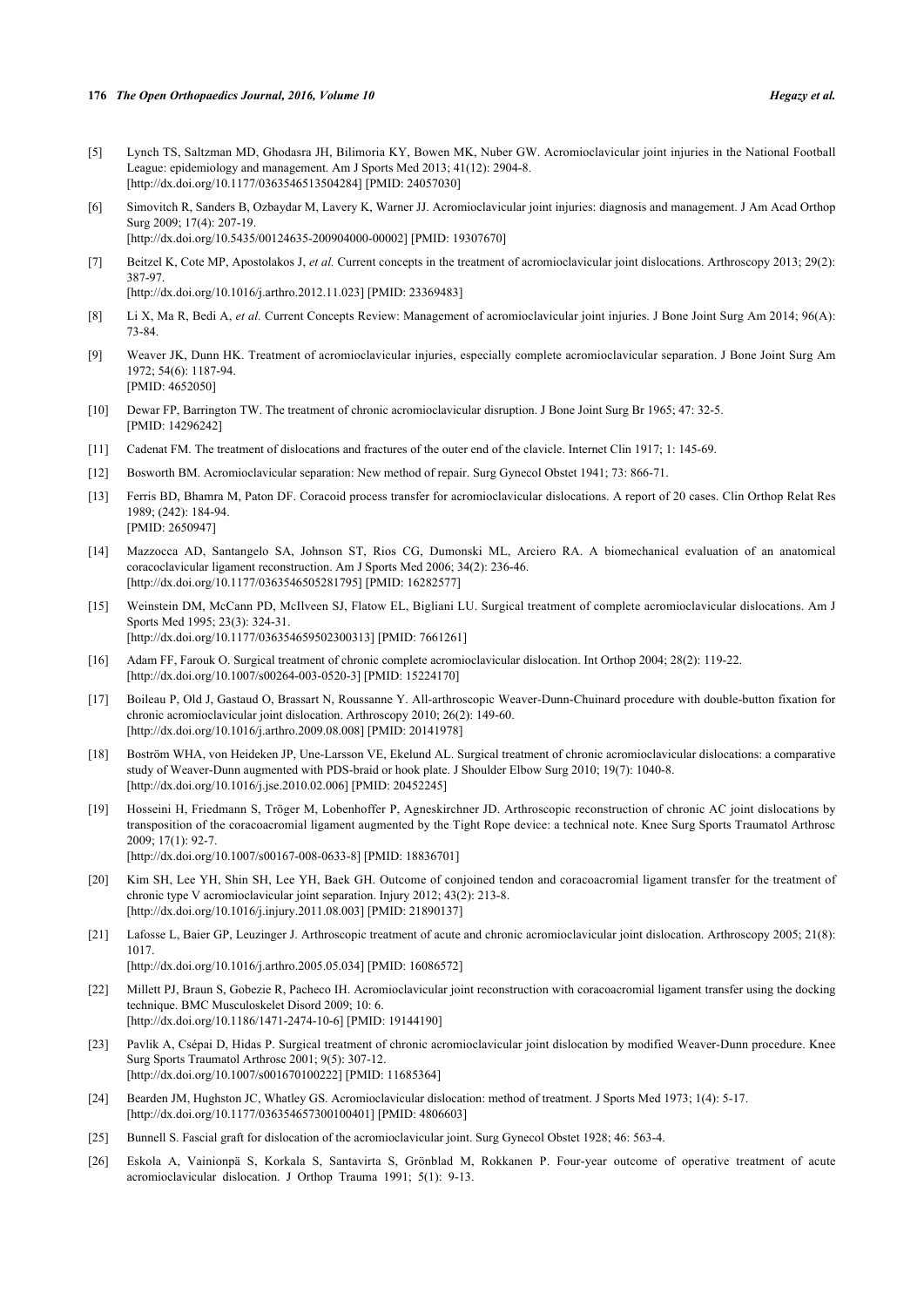[\[http://dx.doi.org/10.1097/00005131-199103000-00002](http://dx.doi.org/10.1097/00005131-199103000-00002)] [PMID: [2023052\]](http://www.ncbi.nlm.nih.gov/pubmed/2023052)

- <span id="page-11-0"></span>[27] Goldberg JA, Viglione W, Cumming WJ, Waddell FS, Ruz PA. Review of coracoclavicular ligament reconstruction using Dacron graft material. Aust N Z J Surg 1987; 57(7): 441-5. [\[http://dx.doi.org/10.1111/j.1445-2197.1987.tb01394.x\]](http://dx.doi.org/10.1111/j.1445-2197.1987.tb01394.x) [PMID: [2955777](http://www.ncbi.nlm.nih.gov/pubmed/2955777)]
- <span id="page-11-1"></span>[28] Burri C, Neugebauer R. Carbon fiber replacement of the ligaments of the shoulder girdle and the treatment of lateral instability of the ankle joint. Clin Orthop Relat Res 1985; (196): 112-7. [PMID: [3995813\]](http://www.ncbi.nlm.nih.gov/pubmed/3995813)
- <span id="page-11-2"></span>[29] Jeon IH, Dewnany G, Hartley R, Neumann L, Wallace WA. Chronic acromioclavicular separation: the medium term results of coracoclavicular ligament reconstruction using braided polyester prosthetic ligament. Injury 2007; 38(11): 1247-53. [\[http://dx.doi.org/10.1016/j.injury.2007.05.019](http://dx.doi.org/10.1016/j.injury.2007.05.019)] [PMID: [17880964\]](http://www.ncbi.nlm.nih.gov/pubmed/17880964)
- <span id="page-11-3"></span>[30] Beitzel K, Obopilwe E, Chowaniec DM, *et al.* Biomechanical properties of repairs for dislocated AC joints using suture button systems with integrated tendon augmentation. Knee Surg Sports Traumatol Arthrosc 2012; 20(10): 1931-8. [\[http://dx.doi.org/10.1007/s00167-011-1828-y\]](http://dx.doi.org/10.1007/s00167-011-1828-y) [PMID: [22210515](http://www.ncbi.nlm.nih.gov/pubmed/22210515)]
- <span id="page-11-4"></span>[31] Kumar V, Garg S, Elzein I, Lawrence T, Manning P, Wallace WA. Modified Weaver-Dunn procedure *versus* the use of a synthetic ligament for acromioclavicular joint reconstruction. J Orthop Surg (Hong Kong) 2014; 22(2): 199-203. [PMID: [25163955\]](http://www.ncbi.nlm.nih.gov/pubmed/25163955)
- <span id="page-11-5"></span>[32] Deshmukh AV, Wilson DR, Zilberfarb JL, Perlmutter GS. Stability of acromioclavicular joint reconstruction: biomechanical testing of various surgical techniques in a cadaveric model. Am J Sports Med 2004; 32(6): 1492-8. [\[http://dx.doi.org/10.1177/0363546504263699\]](http://dx.doi.org/10.1177/0363546504263699) [PMID: [15310576](http://www.ncbi.nlm.nih.gov/pubmed/15310576)]
- [33] Fukuda K, Craig EV, An KN, Cofield RH, Chao EY. Biomechanical study of the ligamentous system of the acromioclavicular joint. J Bone Joint Surg Am 1986; 68(3): 434-40. [PMID: [3949839\]](http://www.ncbi.nlm.nih.gov/pubmed/3949839)
- <span id="page-11-18"></span>[34] Harris RI, Wallace AL, Harper GD, Goldberg JA, Sonnabend DH, Walsh WR. Structural properties of the intact and the reconstructed coracoclavicular ligament complex. Am J Sports Med 2000; 28(1): 103-8. [PMID: [10653552\]](http://www.ncbi.nlm.nih.gov/pubmed/10653552)
- <span id="page-11-6"></span>[35] Motamedi AR, Blevins FT, Willis MC, McNally TP, Shahinpoor M. Biomechanics of the coracoclavicular ligament complex and augmentations used in its repair and reconstruction. Am J Sports Med 2000; 28(3): 380-4. [PMID: [10843132\]](http://www.ncbi.nlm.nih.gov/pubmed/10843132)
- <span id="page-11-7"></span>[36] Costic RS, Labriola JE, Rodosky MW, Debski RE. Biomechanical rationale for development of anatomical reconstructions of coracoclavicular ligaments after complete acromioclavicular joint dislocations. Am J Sports Med 2004; 32(8): 1929-36. [\[http://dx.doi.org/10.1177/0363546504264637\]](http://dx.doi.org/10.1177/0363546504264637) [PMID: [15572323](http://www.ncbi.nlm.nih.gov/pubmed/15572323)]
- <span id="page-11-8"></span>[37] Grutter PW, Petersen SA. Anatomical acromioclavicular ligament reconstruction: a biomechanical comparison of reconstructive techniques of the acromioclavicular joint. Am J Sports Med 2005; 33(11): 1723-8. [\[http://dx.doi.org/10.1177/0363546505275646\]](http://dx.doi.org/10.1177/0363546505275646) [PMID: [16093536](http://www.ncbi.nlm.nih.gov/pubmed/16093536)]
- <span id="page-11-9"></span>[38] Shoji H, Roth C, Chuinard R. Bone block transfer of coracoacromial ligament in acromioclavicular injury. Clin Orthop Relat Res 1986; (208): 272-7. [PMID: [3522023\]](http://www.ncbi.nlm.nih.gov/pubmed/3522023)
- <span id="page-11-12"></span>[39] Clarke HD, McCann PD. Acromioclavicular joint injuries. Orthop Clin North Am 2000; 31(2): 177-87. [\[http://dx.doi.org/10.1016/S0030-5898\(05\)70139-5\]](http://dx.doi.org/10.1016/S0030-5898(05)70139-5) [PMID: [10736388](http://www.ncbi.nlm.nih.gov/pubmed/10736388)]
- <span id="page-11-13"></span>[40] Zanca P. Shoulder pain: involvement of the acromioclavicular joint. (Analysis of 1,000 cases). Am J Roentgenol Radium Ther Nucl Med 1971; 112(3): 493-506. [\[http://dx.doi.org/10.2214/ajr.112.3.493](http://dx.doi.org/10.2214/ajr.112.3.493)] [PMID: [5570359\]](http://www.ncbi.nlm.nih.gov/pubmed/5570359)
- <span id="page-11-10"></span>[41] Younis F, Sultan J, Dix S, Hughes PJ, Hughes PJ. The range of the Oxford Shoulder Score in the asymptomatic population: a marker for postoperative improvement. Ann R Coll Surg Engl 2011; 93(8): 629-33. [\[http://dx.doi.org/10.1308/003588411X13165261994193\]](http://dx.doi.org/10.1308/003588411X13165261994193) [PMID: [22041241](http://www.ncbi.nlm.nih.gov/pubmed/22041241)]
- <span id="page-11-11"></span>[42] Vascellari A, Schiavetti S, Rebuzzi E, Coletti N. Translation, cross-cultural adaptation and validation of the Italian version of the Nottingham Clavicle Score (NCS). Arch Orthop Trauma Surg 2015; 135(11): 1561-6. [\[http://dx.doi.org/10.1007/s00402-015-2301-z](http://dx.doi.org/10.1007/s00402-015-2301-z)] [PMID: [26254581](http://www.ncbi.nlm.nih.gov/pubmed/26254581)]
- <span id="page-11-14"></span>[43] Mumford EB. Acromioclavicular dislocation: a new operative treatment. J Bone Joint Surg 1941; 23: 799-802.
- <span id="page-11-15"></span>[44] Hedtmann A, Fett H, Ludwig J. Management of old neglected posttraumatic acromioclavicular joint instability and arthrosis. Orthopade 1998; 27(8): 556-66. [PMID: [9779431\]](http://www.ncbi.nlm.nih.gov/pubmed/9779431)
- <span id="page-11-16"></span>[45] Tauber M, Gordon K, Koller H, Fox M, Resch H. Semitendinosus tendon graft versus a modified Weaver-Dunn procedure for acromioclavicular joint reconstruction in chronic cases: a prospective comparative study. Am J Sports Med 2009; 37(1): 181-90. [\[http://dx.doi.org/10.1177/0363546508323255\]](http://dx.doi.org/10.1177/0363546508323255) [PMID: [18818433](http://www.ncbi.nlm.nih.gov/pubmed/18818433)]
- <span id="page-11-17"></span>[46] Zaricznyj B. Late reconstruction of the ligaments following acromioclavicular separation. J Bone Joint Surg Am 1976; 58(6): 792-5. [PMID: [956224\]](http://www.ncbi.nlm.nih.gov/pubmed/956224)